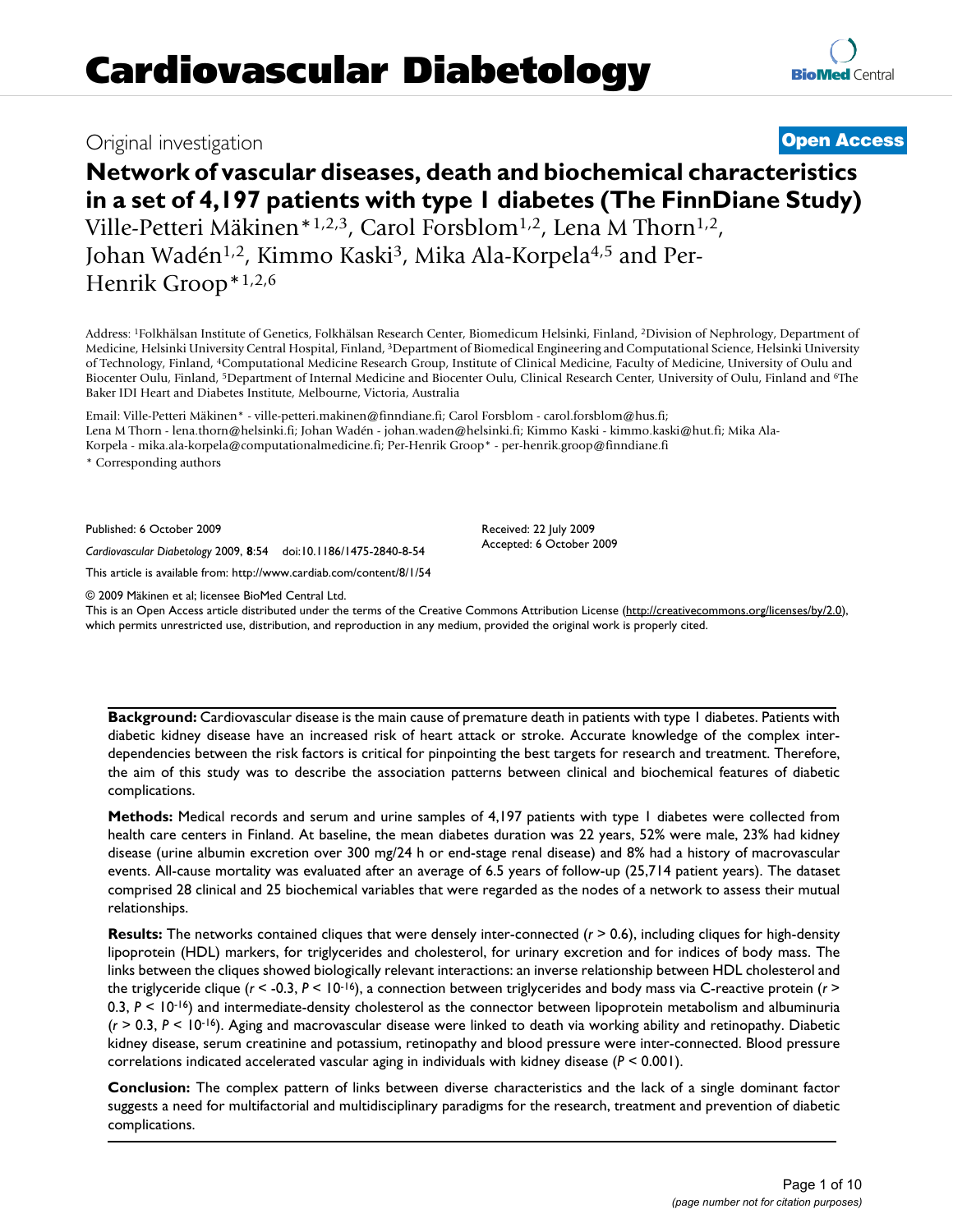# **Background**

A significant number of patients with type 1 diabetes suffer from severe microvascular complications such as diabetic kidney disease and proliferative retinopathy [1,2]. The pathogenetic mechanisms responsible for the degradation of the vascular system are not yet fully known, but a complex pattern of interactions between susceptibility genes and environmental factors is the likely cause. Kidney failure is not the primary cause of death, but these patients die mostly from cardiovascular complications at the later stages of the disease [1,3,4]. The risk factors have been extensively investigated [5-7]; however, only a handful of studies have focused on the statistical associations between biochemical and clinical variables from a multivariate perspective [8-10]. The biological variation at the individual level is substantial, which means that the phenotype cannot be compressed into a single variable. Albuminuria, for instance, is the most important clinical risk factor, but it alone provides only limited information on the systemic changes in the body.

Complex network analysis has gained popularity as new datasets and techniques have become available [11,12]. Recent examples include communication patterns in social networks [13,14], molecular interactions in proteomics and metabolomics [15,16] and the epidemiology of contagious diseases [17,18]. Visualization of the network structures helps to understand the complex phenomena and computerized applications are commonplace in network research [19,20].

This work illustrates the main modules of clinical and biochemical associations in type 1 diabetes. Our aim is to present the characteristics of diabetic complications as an inter-connected system, instead of focusing on any single variable at a time. We also discuss the biological processes that can be attributed to the observed network structures, and demonstrate the links between multiple chronic conditions, lifestyle, aging, and metabolic traits in their full context.

# **Methods**

Type 1 diabetic patients were recruited by the Finnish Diabetic Nephropathy Study Group ( $N = 4,197$ ). The design was cross-sectional (serum and urine samples), but with longitudinal records of albuminuria and clinical events before baseline and with all-cause mortality data available after an average of 6.5 years of follow-up from baseline (25,714 patient-years). Type 1 diabetes mellitus was defined as an age of onset below 35 years and transition to insulin treatment within a year of onset. Macrovascular disease (337 cases) was obtained from medical records and defined as a pooled end-point of coronary heart disease (224 cases), myocardial infarction (124 cases), stroke (100 cases), and peripheral vascular disease (91 cases).

The classification of renal status was made centrally according to urinary albumin excretion rate (AER) in at least two out of three consecutive overnight or 24 h-urine samples. Absence of diabetic kidney disease (DKD) was defined as AER within the normal range (AER <20 μg/min or <30 mg/24 h) and at least 15 years of type 1 diabetes. This kidney disease negative subset is denoted by 'KDNEG'. Macroalbuminuria or overt kidney disease was defined as  $AER \ge 200 \mu g/min$  or  $\ge 300 \mu g/24$  h. The intermediary range was defined as microalbuminuria (20  $\geq$ AER <200  $\mu$ g/min or 30  $\geq$  AER <300 mg/24 h). Patients on renal replacement therapy (dialysis or transplantation) were classified as having end-stage renal disease (ESRD). An additional subset, denoted by 'DMDur<15', was formed from patients with less than 15 years of diabetes duration, and normal (1,004 individuals) or unknown AER (135 individuals). A total of 296 patients could not be classified.

The AER values that were used for the DKD diagnosis were measured in the local health care centers, but not used for statistical analyses. Instead, the continuous 24 h albumin excretion rate was estimated from a single 24 h-urine collection (available for 80% of patients) from which albumin was measured by a central laboratory.

Education level, smoking and alcohol dose, working status, asthma, rheumatoid arthritis and thyroid disease were determined by patient questionnaires. Education level was defined as the expected number of years in the educational system based on the current occupation, smoking exposure was calculated as the product of daily cigarettes and years of smoking, the daily dose of alcohol was estimated from the type and quantity of drinks consumed. Working status was compressed into a binary trait (disabled vs. employed or unemployed). Serum concentration of the soluble receptor for advanced glycation end-products (SRAGE) was measured by solid phase ELISA (Thomas *et al*. submitted). VLDL triglycerides and IDL and LDL cholesterol were estimated by neural network modeling [[21](#page-8-0)]. Other details on the data sources, clinical definitions and patient characteristics have been published previously [22]. More information on the kidney disease subsets is available in [Additional file 1].

### *Statistical analysis*

Many of the continuous variables had skewed distributions and it is typical for a large clinical study to have a small percentage (<5%) of outliers. Therefore, the continuous variables were sorted and converted to scaled ranks between -1 and 1 to prevent statistical artifacts. Two versions of the dataset were created: one with men and women pooled, the other with separate rank transforms for the sexes.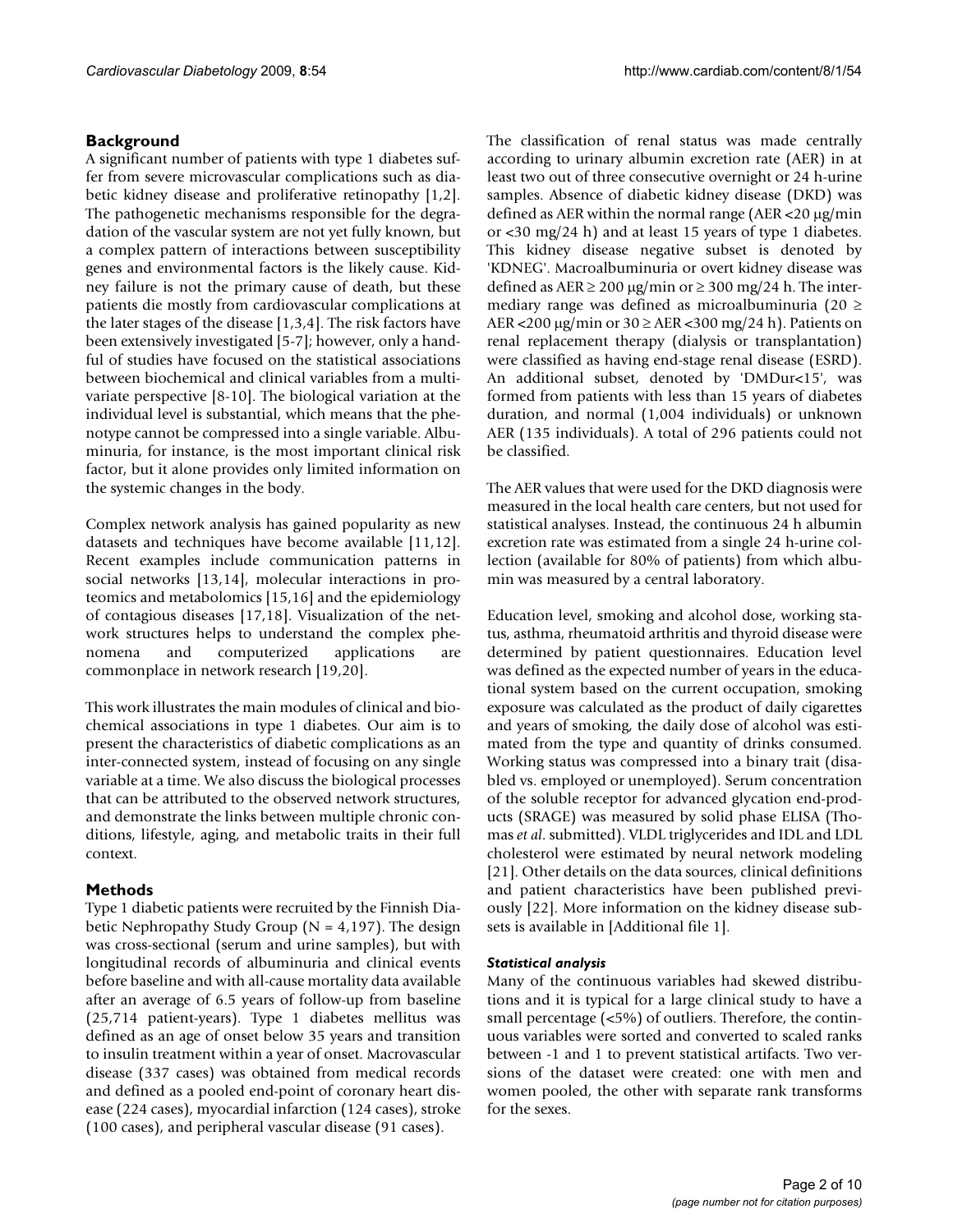The network of continuous variables was based on pairwise Spearman's correlation coefficients. Specifically, each variable is considered a node and the nodes are connected by links, the weights of which are quantified by the correlation coefficient. The full networks are too dense and have to be pruned in order to highlight the relevant patterns. There are numerous ways to reduce the network dimensionality [23], here we chose the spanning trees since they are computationally efficient and ensure the connectivity of the pruned network [24].

Direct graph-theoretic investigation of the networks provides little useful information since many of the variables are derived or otherwise non-biologically linked with each other. Therefore, structural considerations were made via comparisons between the kidney disease subsets to reduce the distraction from irrelevant connections. Statistical significance was estimated by random permutations of the subset labels [Additional file 2]. Although the individual links are not independent, they may be subject to multiple testing effects (less than 741 tests). P-values between 0.01 and 0.0001 are therefore considered suggestive. Topologically relevant links were chosen as follows: i) the link must belong to at least one of the spanning trees from difference networks between KDNEG and the other subsets and ii) the link must be one of the top 10 most significant (and *P* < 0.01) in its spanning tree. This procedure was chosen to avoid selecting too many links for closer inspection, and yet ensuring that as many nodes as possible would be represented.

Correlation coefficient is not well suited for comparing binary and continuous variables. For this reason, a computationally intensive regression-correlation measure was applied to the full dataset to create the visualization [Additional file 2]. All statistical analyses were performed with in-house scripts in the Octave programming environment <http://www.gnu.org/software/octave/>.

# **Results**

Figure 1 depicts the correlation structure of the genderadjusted dataset. The network is characterized by strong links between methodologically and biochemically dependent variables: markers of body mass (weight, BMI,



# Figure 1

**Correlation network of continuous data**. A pruned visualization of the correlation structure within a set of patients with type 1 diabetes. Prior to the analysis, the data were adjusted for gender. Each variable is presented with a symbol; those quantities that were measured directly are filled with ink and the open circles denote derived variables. The width and color of the links indicate the correlation magnitude and type, as shown in the legend. The *r* denotes Spearman correlation and SRAGE is abbreviation for soluble receptor for advanced glycation end-products. Visualized with the Himmeli software [47].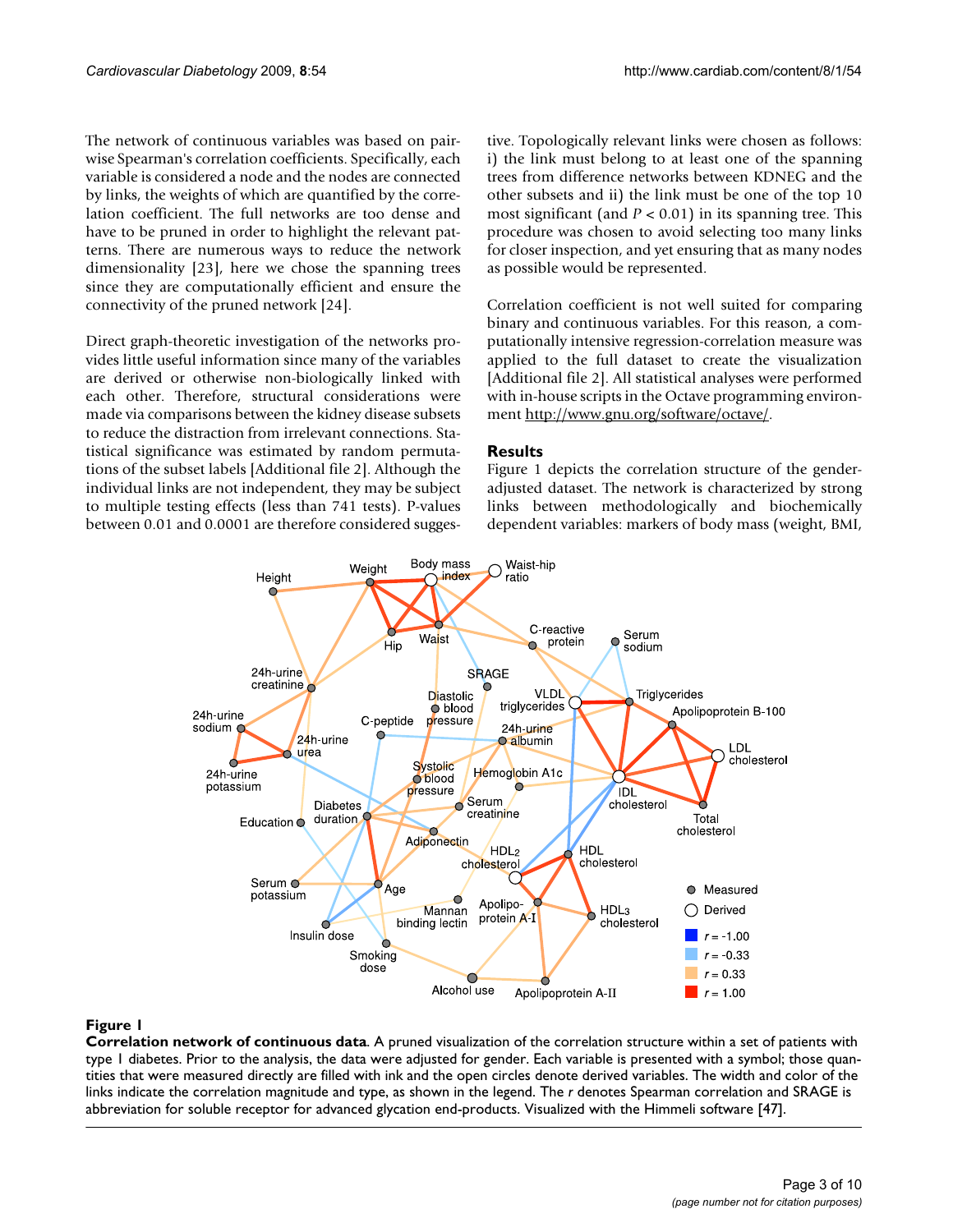WHR, etc.), 24 h-urine excretion (potassium, urea, sodium and creatinine), HDL-related biochemistry (HDL cholesterol, apolipoprotein A-I and A-II) and other lipoprotein quantities (triglycerides, total cholesterol, apolipoprotein B-100) form positively correlated cliques.

There are strong inverse associations between the HDLclique and IDL cholesterol. Other connections include the links between triglycerides and body mass via C-reactive protein, and the central role of 24 h-urine albumin as the connector of triglycerides, IDL cholesterol, hemoglobin A1c, blood pressure and serum creatinine. Adiponectin links HDL metabolism with 24 h-urine metabolites and SRAGE is located between serum creatinine and body mass. Smoking and alcohol intake are correlated; alcohol consumption is also reflected in apolipoprotein A-I and A-II concentrations, and smoking dose is linked with lower education and - by definition - to higher age. Weightadjusted insulin dose is inversely associated with aging in this dataset.

#### *Network topology and diabetic kidney disease*

The dataset was divided according to AER and diabetes duration (see Methods) and the subset networks were compared to detect relevant topological features. Table 1 shows the statistical significance of difference networks (based on the sets of pair-wise correlation coefficients) between the patient groups. The correlation structure for the KDNEG subset with 15 years or more duration is significantly different from the macroalbuminuria subset (*P*  $= 2.2 \times 10^{-16}$ ) and from the patients with short duration (*P*)  $= 4.0 \times 10^{-32}$ ). On the other hand, the DMDur<15 subset is different from the macroalbuminuria subset  $(P = 1.2 \times$ 10-29).

Table 2 lists the (selected) significant changes in link weights with respect to the KDNEG subset. Age and blood pressure show a mixed trend: diastolic blood pressure has a negligible age-dependence in the KDNEG subset, but an inverse correlation in the macroalbuminuria subset (*r* = 0.02 vs. -0.20,  $P = 2.5 \times 10^{-5}$ , whereas systolic blood pres-

**Table 1: Comparison of diabetic kidney disease networks**

sure shows stronger dependence in the KDNEG subset (*r*  $= 0.43$  vs. 0.28,  $P = 4.0 \times 10^{-4}$ . Adiponectin is also agedependent in the KDNEG subset, but uncorrelated in the macroalbuminuria subset (*r* = 0.32 vs. 0.08, *P* = 8.5 × 10- 7).

Serum creatinine is connected to adiponectin (*r* = 0.05 vs. 0.29, *P* = 6.3 × 10-8) and SRAGE (*r* = 0.03 vs. 0.33, *P* = 1.5  $\times$  10<sup>-10</sup>) in the macroalbuminuria, but not in the KDNEG subset. The associations between albumin excretion and other variables are also negligible in the KDNEG subset. On the other hand, 24 h-urine albumin is significantly correlated with total cholesterol ( $r = 0.02$  vs. 0.23,  $P = 3.0$  $\times$  10<sup>-6</sup>), IDL cholesterol ( $r = 0.06$  vs. 0.30,  $P = 3.0 \times 10^{-8}$ ) and triglycerides ( $r = 0.08$  vs. 0.23,  $P = 3.0 \times 10^{-4}$ ) in the macroalbuminuria subset.

Node strength measures the overall connectivity of a node: it is the sum of the correlation magnitudes that link the node to the rest of the network. A high strength indicates a structurally significant variable, although the value itself is less important and therefore not reported here. The strengths were not different between the microalbuminuria and KDNEG subsets (data not shown). Within the macroalbuminuria subset, the connections surrounding serum creatinine ( $P = 5.1 \times 10^{-5}$ ), 24 h-urine albumin excretion (*P* = 0.0010), SRAGE (*P* = 0.0024) and apolipoprotein B-100  $(P = 0.0046)$  were significantly changed. The ESRD group showed a similar structure: serum creatinine, 24 h-urine albumin and SRAGE were significantly different (*P* < 0.00050). There were statistically significant differences also in the connectivity of adiponectin (*P* = 8.1 × 10-6), age (*P* = 8.3 × 10-5), 24 h-urine urea (*P* = 0.00032), BMI (*P* = 0.0021), insulin dose (*P* = 0.0034) and apolipoprotein A-I (*P* = 0.0099) when compared with the KDNEG subset.

#### *Regression-correlation network*

Figure 2 depicts the network based on regression modeling of both the continuous and binary variables. The data were not adjusted for gender effects, since gender was

|                   | Microalbuminuria<br>$n = 508$ | <b>Macroalbuminuria</b><br>$n = 586$ | <b>ESRD</b><br>$n = 289$ | <b>DMDUR&lt;15</b><br>$n = 1,139$ |
|-------------------|-------------------------------|--------------------------------------|--------------------------|-----------------------------------|
| KDNEG $n = 1,379$ | 0.0056                        | $2.2 \times 10^{-16}$                | $4.6 \times 10^{-27}$    | $4.0 \times 10^{-32}$             |
| Microalbuminuria  |                               | $7.1 \times 10^{-6}$                 | $7.3 \times 10^{-18}$    | $7.8 \times 10^{-20}$             |
| Macroalbuminuria  |                               |                                      | $6.2 \times 10^{-9}$     | $1.2 \times 10^{-29}$             |
| <b>ESRD</b>       |                               |                                      |                          | $8.3 \times 10^{-31}$             |

Statistical significance estimates (*P*-values) from permutation analysis of difference networks. The networks were formed from pair-wise Spearman correlation coefficients of 39 continuous clinical and biochemical variables.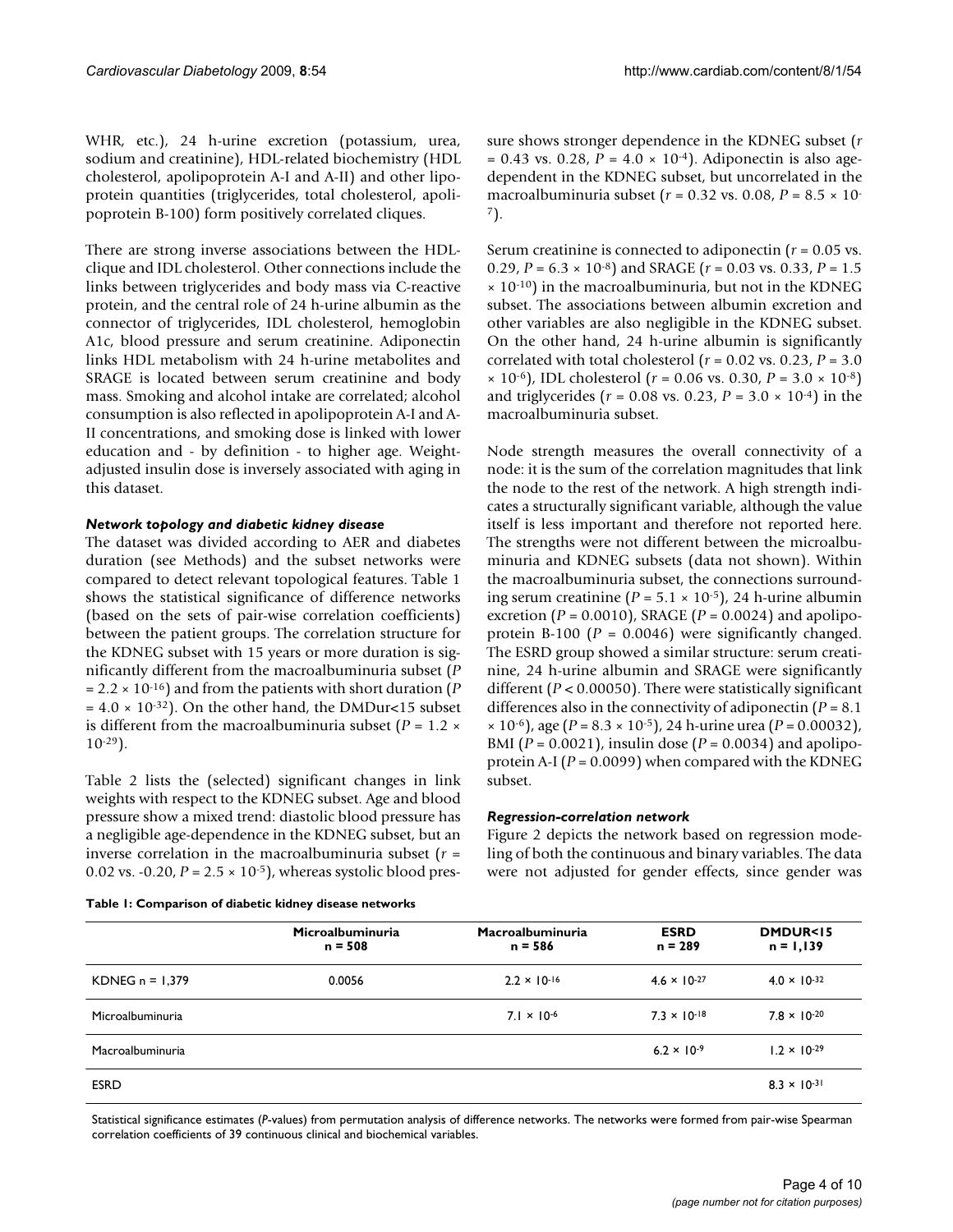# **Table 2: Correlations within diabetic kidney disease groups**

|                                         | <b>KDNEG</b> r | Microalbuminuria r | Macroalbuminuria r | ESRD r               |
|-----------------------------------------|----------------|--------------------|--------------------|----------------------|
| Age -- Diastolic blood pressure         | 0.02           | $-0.15*$           | $-0.20**$          | $-0.29**$            |
| Age -- Systolic blood pressure          | 0.43           | 0.35               | $0.28*$            | $0.06**$             |
| Adiponectin -- Age                      | 0.32           | 0.30               | $0.08**$           | $-0.01**$            |
| Adiponectin -- HDL cholesterol          | 0.45           | 0.36               | $0.21**$           | $0.10**$             |
| ApoA-II -- HDL <sub>2</sub> cholesterol | 0.13           | 0.17               | $0.34**$           | $0.33*$              |
| ApoA-II -- Waist                        | 0.16           | $-0.02*$           | $0.02*$            | 0.05                 |
| Total cholesterol -- Education          | $-0.03$        | $-0.18*$           | $-0.08$            | $-0.01$              |
| Serum creatinine -- Adiponectin         | 0.05           | 0.03               | $0.29**$           | 0.18                 |
| Serum creatinine -- Diabetes duration   | 0.07           | $0.22*$            | 0.17               | $-0.06$              |
| Serum creatinine -- Insulin dose        | $-0.01$        | $-0.17*$           | $-0.15*$           | $-0.13$              |
| Serum creatinine -- SRAGE               | 0.03           | 0.05               | $0.33**$           | $0.40**$             |
| Serum creatinine -- 24 h-uAlb           | 0.06           | 0.07               | 0.15               | $0.44\dagger$        |
| CRP -- Age                              | $-0.10$        | $0.09*$            | $0.05*$            | $-0.01$              |
| CRP -- Serum potassium                  | $-0.05$        | $0.12*$            | $-0.01$            | $-0.02$              |
| CRP -- Waist-hip ratio                  | 0.18           | $0.34*$            | 0.23               | 0.22                 |
| IDL cholesterol -- LDL cholesterol      | 0.72           | $0.63*$            | $0.53**$           | $0.53**$             |
| LDL cholesterol -- Education            | $-0.01$        | $-0.17*$           | $-0.07$            | 0.01                 |
| MBL -- 24 h-urine urea                  | 0.08           | $-0.10*$           | $-0.05$            | $-0.02 +$            |
| Serum potassium -- Diabetes duration    | 0.27           | 0.26               | $-0.02**$          | $-0.02**$            |
| VLDL triglycerides -- 24 h-uAlb         | 0.07           | 0.12               | $0.22*$            | $0.51 +$             |
| 24 h-uAlb -- ApoB                       | 0.07           | 0.19               | $0.27**$           | $0.31 +$             |
| 24 h-uAlb -- Total cholesterol          | 0.02           | $0.17*$            | $0.23**$           | $0.16 +$             |
| 24 h-uAlb -- HDL cholesterol            | $-0.06$        | $-0.04$            | $-0.12$            | $-0.46$ <sup>+</sup> |
| 24 h-uAlb -- IDL cholesterol            | 0.06           | 0.16               | $0.30**$           | $0.50 +$             |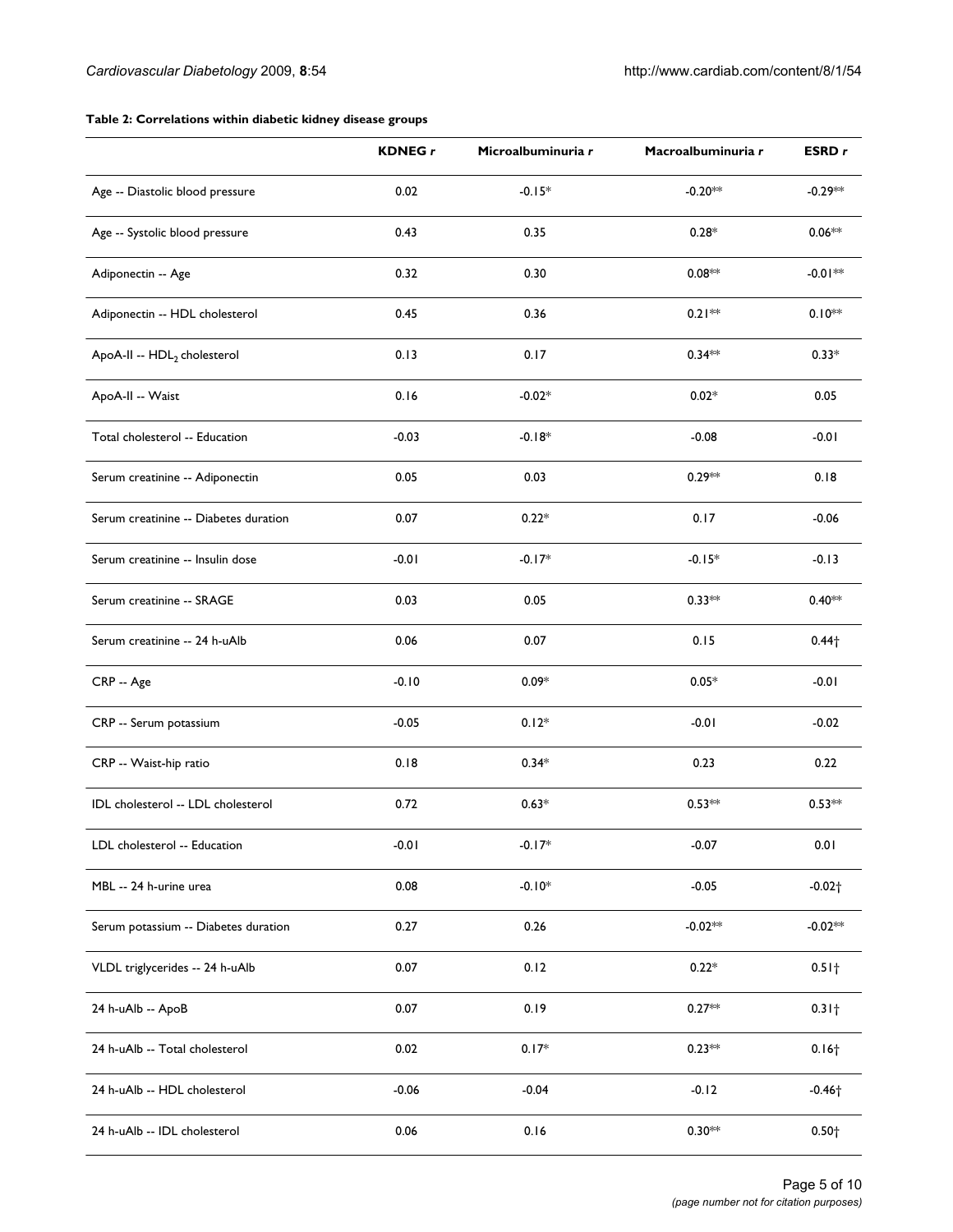#### **Table 2: Correlations within diabetic kidney disease groups** *(Continued)*

| 24 h-uAlb -- Triglycerides         | 0.08 | 0.13     | $0.23*$ | $0.50+$   |
|------------------------------------|------|----------|---------|-----------|
| 24 h-uAlb -- 24 h-urine creatinine | 0.11 | $-0.05*$ | 0.02    | $-0.36 +$ |
| 24 h-uAlb -- 24 h-urine urea       | 0.04 | $-0.06$  | $-0.06$ | $-0.41 +$ |

Comparison of the KDNEG subset network against the micro-, macroalbuminuria and ESRD networks. The links were chosen by an automatic network topology algorithm (see Methods for details). The Spearman correlation coefficient (denoted by *r*) of continuous clinical and biochemical variables was used as the measure of association between the variables. Urine samples were not available from most patients with ESRD (72% missing); the *r* values presented were obtained from the imputed dataset. The links are sorted alphabetically. \*P < 0.01, \*\*P < 0.0001, comparison with KDNEG; † imputed.



### **Figure 2**

**Regression-correlation network of continuous and binary data**. A pruned visualization of the correlation network from regression modeling. Unlike in Figure 1, the data were not adjusted for gender prior to the analysis. Each variable was converted to a surrogate linear predictor before computations. The symbols in the figure correspond to the source of information: directly observed variables are filled, whereas derived variables are denoted by open symbols. A circle is used for continuous quantities, and a diamond for binary traits. The width and color of the links indicate the association magnitude and type, as shown in the legend. The *r* denotes the correlation of the linear predictors and is not comparable with Figure 1. Abbreviations: history of macrovascular disease (MVD), systolic (SBP) and diastolic (DBP) blood pressure, anti-hypertensive treatment (AHT) and soluble receptor for advanced glycation end-products (SRAGE). Visualized with the Himmeli software [47].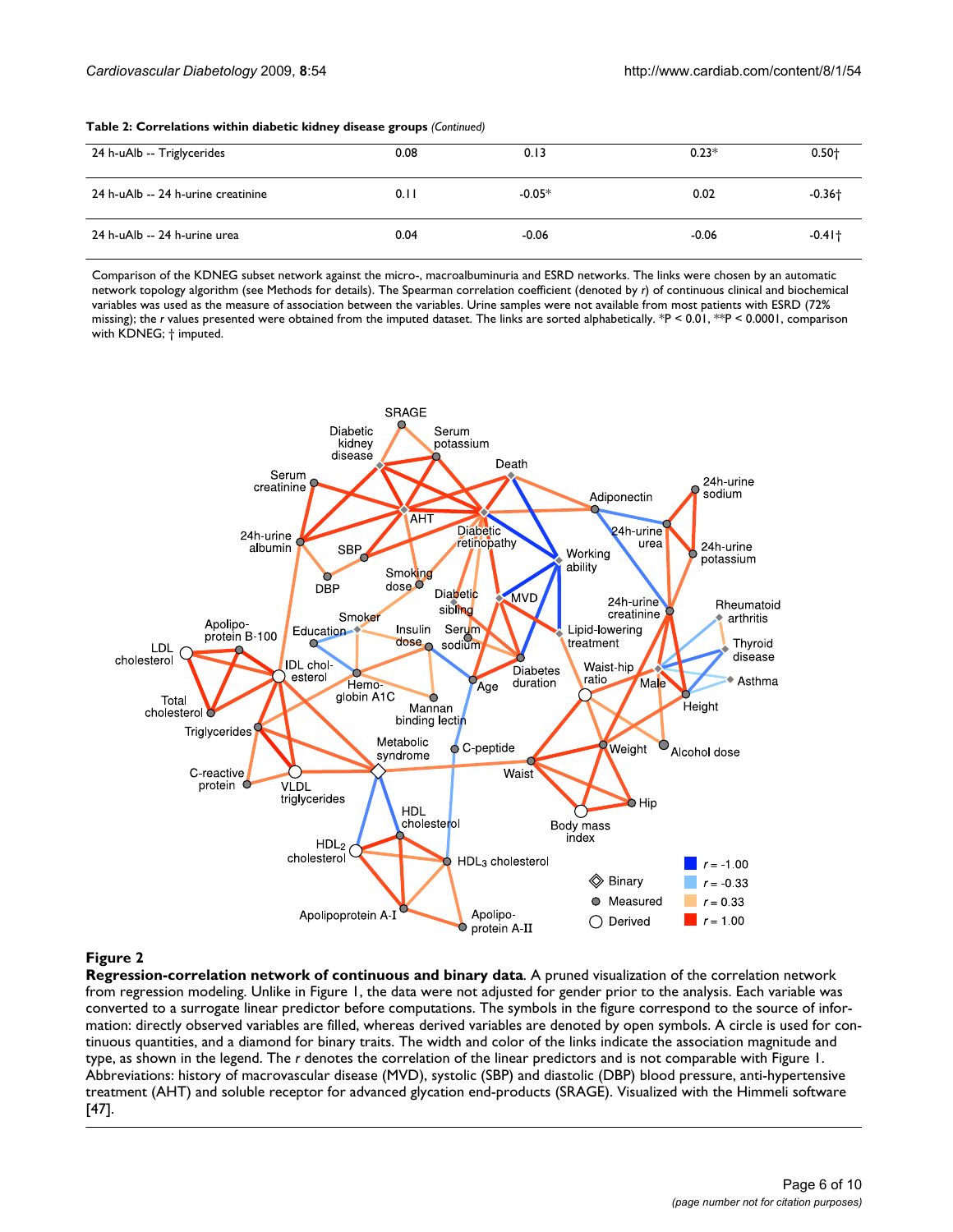included as a clinical trait. The network is characterized by a high level of connectivity between DKD (with high 24 hurine albumin and serum creatinine), high blood pressure (and anti-hypertensive treatment), diabetic retinopathy and death. There is a strong link via diabetic retinopathy to old age, long diabetes duration and macrovascular disease, and the same pattern is also reflected by reduced working ability.

Urine metabolites (urea and creatinine) are connected to the complications via adiponectin, and the clique is located next to the body mass indicators (height and weight). Male gender is connected to body mass, as expected, but there are also weak inverse associations with asthma, thyroid disease and rheumatoid arthritis.

The metabolic syndrome is - by definition - a connector between body mass (waist circumference), HDL-metabolism, and triglycerides. The HDL clique is linked to C-peptide an further to age and diabetes duration. On the other hand, age connects to triglycerides via insulin dose and hemoglobin A1c. Finally, the estimated IDL cholesterol is the connector between the triglyceride and cholesterol cliques, and albuminuria.

# **Discussion**

The network analysis showed identifiable cliques of interconnected variables that were mostly driven by methodological factors and basic biology. That said, there were biologically relevant links between the cliques: body mass and triglycerides were connected by C-reactive protein in the gender-adjusted analysis, IDL cholesterol was the key quantity between albuminuria, triglycerides, cholesterol, HDL-metabolism and hemoglobin A1c, and the close relationship with working ability and microvascular diseases indicated the debilitating effects of diabetic complications. The lack of correlation between age and systolic blood pressure in the kidney disease patients - but inverse correlation with diastolic - reflected the effects of kidney disease on vascular aging.

Macrovascular disease was not, as could have been expected, the closest to the diabetic kidney disease and blood pressure clique, but the node was located near age and diabetes duration. Nevertheless, the connections to microvascular complications and mortality were evident via retinopathy and reduced working ability. The available data and definitions may also have favored the stronger links with aging: the vascular events were determined from (past) medical records, not at the time of the study visit. There may also be a survival effect: those patients that reach the late stages of kidney disease may have more resilience against cardiovascular disease by having higher HDL cholesterol, for instance [22,25].

Mortality and kidney disease were not connected directly, although part of the same node group. Instead, lasertreated retinopathy and anti-hypertensive treatment had a direct link with death, and there was also a strong inverse connection to working ability (Figure 2). Macroalbuminuria is a powerful risk marker, but these results may indicate the later stages when the patient's health deteriorates to the point were normal life is severely interrupted (loss of sight and working ability) and death ensues. There were twice as many patients without ESRD in the kidney disease group (586 vs. 289). Furthermore, patients with ESRD suffer from secondary effects of kidney failure that disturb the metabolic patterns. This means that the DKD node in the regression-correlation network may be a more accurate estimate for persistent albuminuria (before kidney failure) than for ESRD and death.

The DCCT Study has established the beneficial effects of tight glycemic control on diabetic complications [26,27]. Here, hemoglobin A1c was not among the most structurally significant nodes, although it was suggestively positioned between insulin dose and triglycerides in Figure 1. This does not mean that better insulin treatment is useless; it most likely reflects the biological variability of the A1c measure in our observational data [28]. Advanced glycation end-products in general have been implicated in diabetic tissue damage [29]. The soluble receptor (SRAGE) was connected to complications (kidney function) in this study, although the result can also be explained by reduced clearance.

The patient material was extensive with detailed clinical characteristics and biochemical measurements from serum and urine. On the other hand, the dataset was not complete and special procedures had to be taken to impute the missing values. Many of the correlation coefficients were small  $(r < 0.3)$  and cannot be considered clinically significant. This is most likely due to the robust but less sensitive rank transform, the need to avoid linear artifacts in data imputation, and the observational nature of the study. In particular, 24 h urinary albumin excretion was weakly correlated with the other variables, which may be the result of the large biological variation in cross-sectional urine collections. There were only a few cases of asthma, rheumatoid arthritis or thyroid disease, which further reduced the power of the regression-correlation approach. Despite the problems, the negative associations with male gender were consistent with previous results [30].

Visual inspection of the networks was validated by additional analysis with alternate preprocessing and statistical comparisons of patient subsets. Nevertheless, the figures produced by the automatic graph drawing software are always simplifications of the true situation and should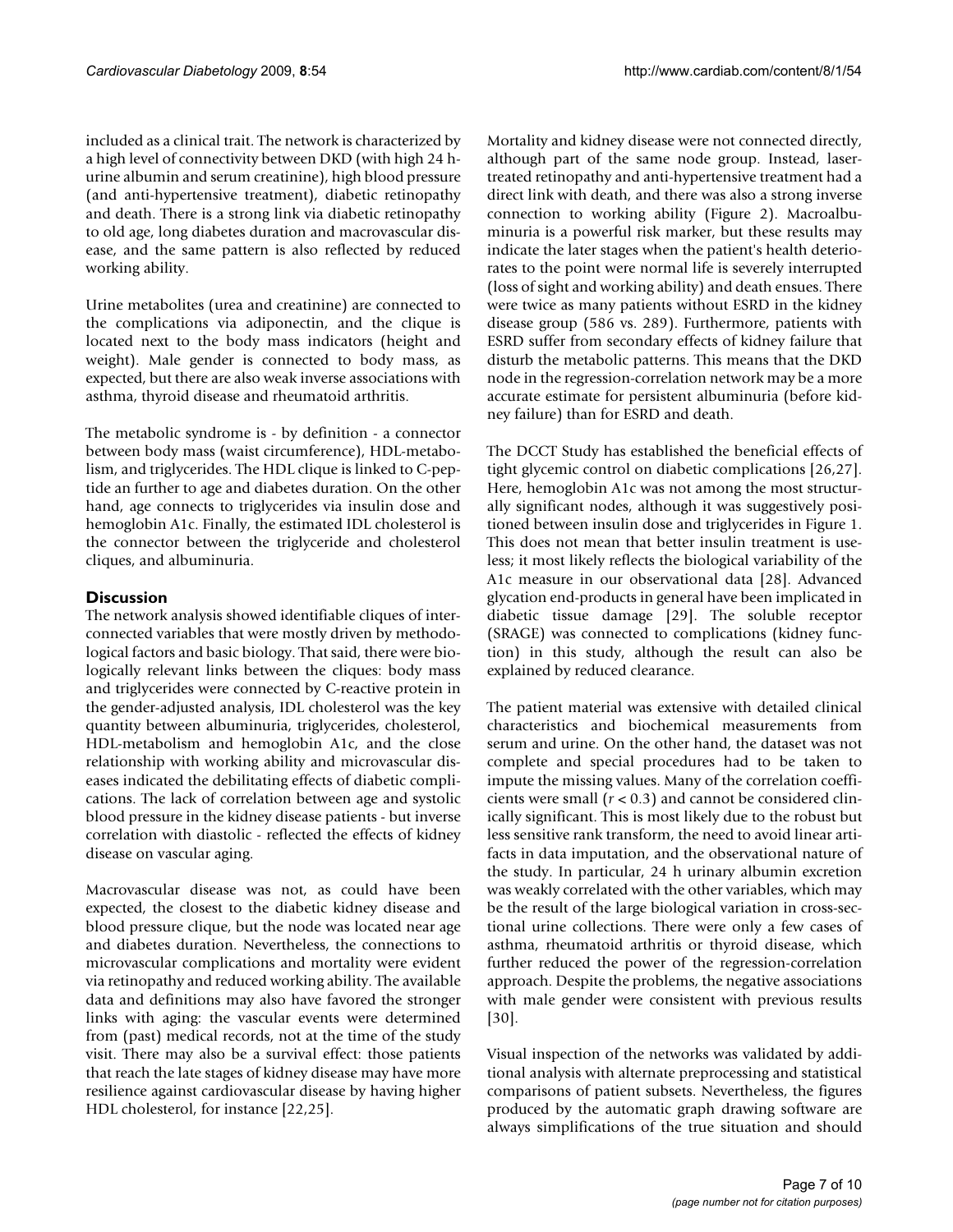not be used as a basis of inference without their original context. The selection and availability of variables is the critical determinant of the observed network structures, and should be taken into consideration when interpreting the results. Also, random fluctuations can change individual links, but the overall structure of a correlation network is usually resilient against sampling noise. Statistical significance estimates were not available for the regressioncorrelation network due to its method of construction. Nevertheless, the observations from Figure 2 were consistent with the correlation network in Figure 1, which suggests that the illustrations are reliable.

Skewed or highly variable biomarkers such as 24-h urine albumin and serum creatinine produce a correlation bias due to non-uniform signal-to-noise ratio in the subset comparisons. Low values have proportionally higher measurement errors than higher values, so the results in Table 2 also reflect changes in absolute concentrations. This is not necessarily an undesired effect; the network still reflects biologically relevant phenomena, albeit not pure associations.

The subset analyses were not matched for age. However, the association between age and diabetes duration was comparable between the groups (except within DMDur<15) and the age variances were similar [Additional file 1], which suggests that the differences in correlation coefficients were not produced by limited age ranges. The macroalbuminuria subset had longer duration than the KDNEG (29 vs. 26 years,  $P = 7.7 \times 10^{-11}$ ) but, although statistically significant, the modest time gap did not interfere with the descriptive nature of the network approach.

Lipid abnormalities have been previously linked with diabetic kidney disease [31-33] and low HDL and high IDL have been implicated in cardiovascular risk [34-36]. In this study, the estimated IDL cholesterol had the strongest link with albuminuria, which is concordant with a mortality analysis of the same dataset [[21\]](#page-8-0). The result may be partly explained by the reduction in the relative measurement noise after combining the three basic lipids (triglycerides, total and HDL cholesterol), but IDL was nevertheless the most important among the derived lipoprotein variables.

Low-grade chronic inflammation has emerged as a possible link between obesity and insulin resistance. For instance, when adipose tissue expands to accommodate excess lipids, macrophages therein are exposed to nonesterified fatty acids and respond by increased release of inflammatory cytokines [37,38]. The cytokines, in turn, disrupt the normal insulin signaling and fatty acid metabolism in the skeletal muscle. In the gender-adjusted network, C-reactive protein (a marker of inflammation) was positioned between the body-mass and the triglyceride cliques (Figure 1), thus reflecting the underlying biological mechanisms. In the regression-correlation network, Creactive protein was connected with triglycerides only, probably due to the stronger link between gender and body mass (Figure 2).

Serum adiponectin is another signaling molecule that can be traced to adipose tissue - it is decreased in obesity and insulin resistance [39]. On the other hand, clinical research indicates that in kidney disease the concentration is increased [40,41] despite the simultaneous reduction in insulin sensitivity [22,42]. In this study, adiponectin was positioned as the connector between death and microvascular complications, and 24 h-urine metabolites (Figure 2), and a similar role in the middle of aging, serum creatinine and urine excretion remained in the gender-adjusted network (Figure 1). The results suggest that kidney function is a stronger determinant of adiponectin concentrations in these patients than the inverse correlation with obesity.

Aging and diastolic blood pressure are first positively correlated but then become negatively correlated at higher age. The process is accelerated in type 1 diabetes, most likely due to arterial stiffening [43,44]. The same phenomenon was also detected here from another perspective: significantly stronger negative correlations were observed within the macroalbuminuria and ESRD groups, which can indicate that the vascular aging is ahead of the KDNEG subset, even beyond the small chronological age difference. On the other hand, systolic blood pressure is less age-dependent in macroalbuminuria and ESRD groups, which is probably caused by interference from medication and the decline in the capacity of the heart to compensate for arterial stiffening [45,46].

# **Conclusion**

The various clinical and biochemical risk factors that predispose to cardiovascular disease and diabetic complications share mutual connections that have overlapping origins in methodology, physiology and pathology. It may not be possible to fully isolate the effects of the various components in the traditional reductionist framework. Therefore, we think that the complex pattern of links between diverse characteristics such as working ability, life style, aging and biofluid chemistry is explicit evidence to develop multifactorial and multidisciplinary paradigms for the research, treatment and prevention of diabetic complications.

# **Competing interests**

The authors declare that they have no competing interests.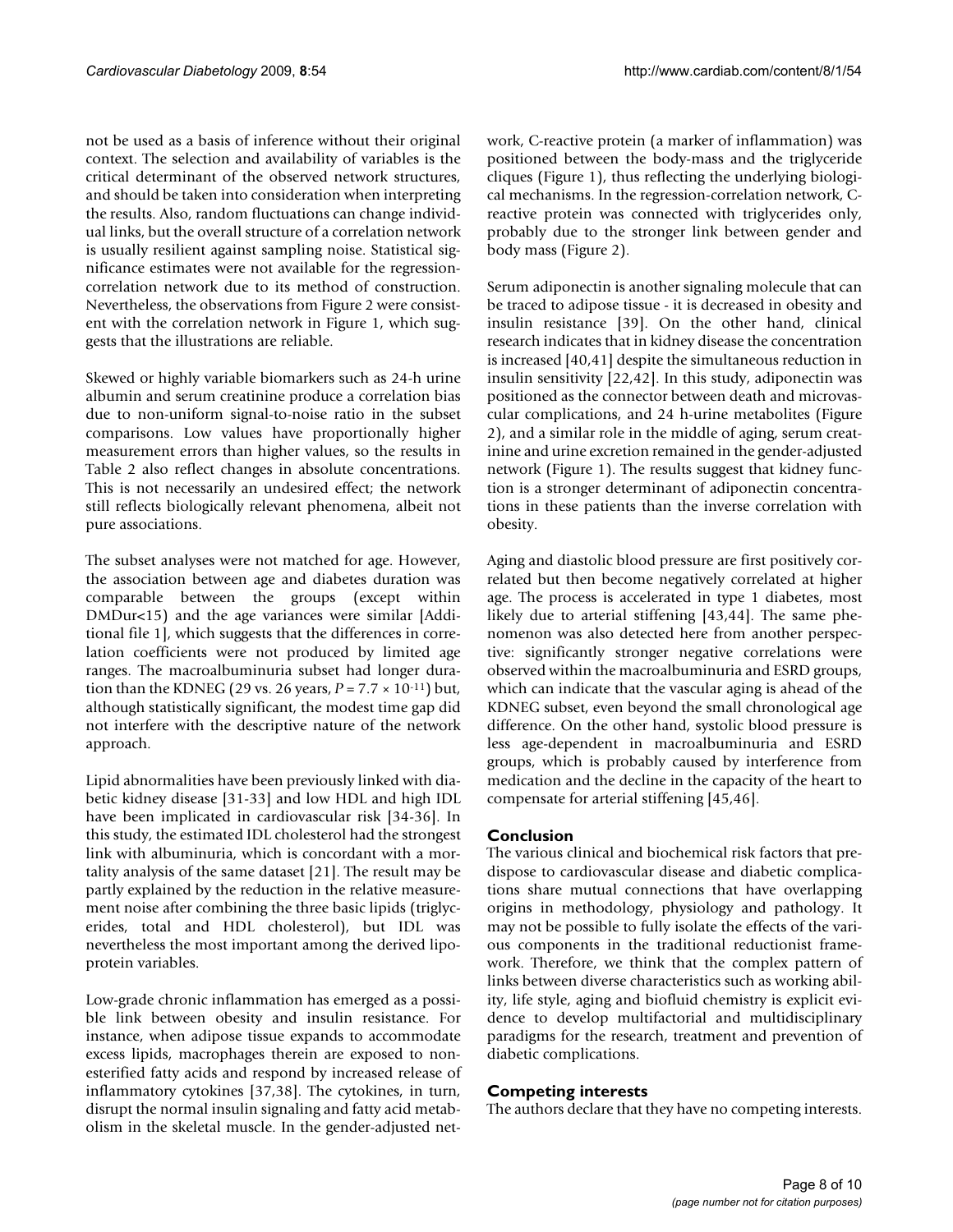## **Authors' contributions**

VPM designed and conceived the study, wrote the statistical software, analyzed the data and wrote the manuscript. CF collected the clinical data and reviewed the manuscript. LT collected the clinical data and reviewed the manuscript. JW collected the clinical data and reviewed the manuscript. KK participated in conceiving the study and reviewed the manuscript. MAK participated in conceiving the study and in writing the manuscript, PHG participated in conceiving the study, in collecting the clinical data, and in writing the manuscript.

# **Additional material**

## **Additional file 1**

*Comparison of kidney disease groups. Median values (50% quantile) and 68% intervals (equivalent to ± SD for normally distributed variables) of the five patient subsets. The Kolmogorov-Smirnov test was used for continuous data. The P-values were obtained by comparing a given subset against the KDNEG group.* Click here for file

[\[http://www.biomedcentral.com/content/supplementary/1475-](http://www.biomedcentral.com/content/supplementary/1475-2840-8-54-S1.PDF) 2840-8-54-S1.PDF]

# **Additional file 2**

*Network methodology. A description of the statistical and visualization methods that were used in the study.*

Click here for file

[\[http://www.biomedcentral.com/content/supplementary/1475-](http://www.biomedcentral.com/content/supplementary/1475-2840-8-54-S2.PDF) 2840-8-54-S2.PDF]

# **Additional file 3**

*The Finnish Diabetic Nephropathy Study Group. A listing of the hospitals and health care centers that have participated in the recruitment of patients.*

Click here for file

[\[http://www.biomedcentral.com/content/supplementary/1475-](http://www.biomedcentral.com/content/supplementary/1475-2840-8-54-S3.PDF) 2840-8-54-S3.PDF]

### **Acknowledgements**

Blood and urine samples and medical records were collected by the Finnish Diabetic Nephropathy Study Group [Additional file 3]. The study was supported by grants from the Folkhälsan Research Foundation, the Finnish Cultural Foundation, the Wilhelm and Else Stockmann Foundation, the Liv och Hälsa Foundation and the European Commission (QLG2-CT-2001-01669, LSHB-CT-2003-503364, LSHB-CT-2006-037681). The work was also supported by the Center of Excellence (KK, VPM) and the SALVE (MAK) programs of the Academy of Finland.

### **References**

- 1. Finne P, Reunanen A, Stenman S, Groop PH, Grönhagen-Riska C: **[Incidence of end-stage renal disease in patients with type 1](http://www.ncbi.nlm.nih.gov/entrez/query.fcgi?cmd=Retrieve&db=PubMed&dopt=Abstract&list_uids=16219881) [diabetes.](http://www.ncbi.nlm.nih.gov/entrez/query.fcgi?cmd=Retrieve&db=PubMed&dopt=Abstract&list_uids=16219881)** *JAMA* 2005, **294:**1782-1787.
- 2. Gross JL, de Azevedo MJ, Silveiro SP, Canani LH, Caramori ML, Zelmanovitz T: **[Diabetic nephropathy: diagnosis, prevention, and](http://www.ncbi.nlm.nih.gov/entrez/query.fcgi?cmd=Retrieve&db=PubMed&dopt=Abstract&list_uids=15616252) [treatment.](http://www.ncbi.nlm.nih.gov/entrez/query.fcgi?cmd=Retrieve&db=PubMed&dopt=Abstract&list_uids=15616252)** *Diabetes Care* 2005, **28:**164-176.
- 3. Morrish NJ, Wang SL, Stevens LK, Fuller JH, Keen H: **[Mortality and](http://www.ncbi.nlm.nih.gov/entrez/query.fcgi?cmd=Retrieve&db=PubMed&dopt=Abstract&list_uids=11587045) [causes of death in the WHO Multinational Study of Vascular](http://www.ncbi.nlm.nih.gov/entrez/query.fcgi?cmd=Retrieve&db=PubMed&dopt=Abstract&list_uids=11587045) [Disease in Diabetes.](http://www.ncbi.nlm.nih.gov/entrez/query.fcgi?cmd=Retrieve&db=PubMed&dopt=Abstract&list_uids=11587045)** *Diabetologia* 2001, **44(Suppl 2):**S14-21.
- 4. Kim WY, Astrup AS, Stuber M, Tarnow L, Falk E, Botnar RM, Simonsen C, Pietraszek L, Hansen PR, Manning WJ, Andersen NT, Parving H: **[Subclinical coronary and aortic atherosclerosis](http://www.ncbi.nlm.nih.gov/entrez/query.fcgi?cmd=Retrieve&db=PubMed&dopt=Abstract&list_uids=17190865) [detected by magnetic resonance imaging in type 1 diabetes](http://www.ncbi.nlm.nih.gov/entrez/query.fcgi?cmd=Retrieve&db=PubMed&dopt=Abstract&list_uids=17190865) [with and without diabetic nephropathy.](http://www.ncbi.nlm.nih.gov/entrez/query.fcgi?cmd=Retrieve&db=PubMed&dopt=Abstract&list_uids=17190865)** *Circulation* 2007, **115:**228-235.
- 5. Lopes-Virella MF, Carter RE, Gilbert GE, Klein RL, Jaffa M, Jenkins AJ, Lyons TJ, Garvey WT, Virella G: **[Risk factors related to inflam](http://www.ncbi.nlm.nih.gov/entrez/query.fcgi?cmd=Retrieve&db=PubMed&dopt=Abstract&list_uids=18628568)[mation and endothelial dysfunction in the DCCT/EDIC](http://www.ncbi.nlm.nih.gov/entrez/query.fcgi?cmd=Retrieve&db=PubMed&dopt=Abstract&list_uids=18628568) cohort and their relationship with nephropathy and macrov[ascular complications.](http://www.ncbi.nlm.nih.gov/entrez/query.fcgi?cmd=Retrieve&db=PubMed&dopt=Abstract&list_uids=18628568)** *Diabetes Care* 2008, **31:**2006-2012.
- 6. Soedamah-Muthu SS, Chaturvedi N, Witte DR, Stevens LK, Porta M, Fuller JH: **[Relationship between risk factors and mortality in](http://www.ncbi.nlm.nih.gov/entrez/query.fcgi?cmd=Retrieve&db=PubMed&dopt=Abstract&list_uids=18375412)** type I diabetic patients in Europe: the **EURODIAB Prospective** Complications Study (PCS). Diabetes Care 2008. [tive Complications Study \(PCS\).](http://www.ncbi.nlm.nih.gov/entrez/query.fcgi?cmd=Retrieve&db=PubMed&dopt=Abstract&list_uids=18375412) **31:**1360-1366.
- 7. Thorn LM, Forsblom C, Fagerudd J, Pettersson-Fernholm K, Kilpikari R, Groop PH: **[Clustering of risk factors in parents of patients](http://www.ncbi.nlm.nih.gov/entrez/query.fcgi?cmd=Retrieve&db=PubMed&dopt=Abstract&list_uids=17337502) [with type 1 diabetes and nephropathy.](http://www.ncbi.nlm.nih.gov/entrez/query.fcgi?cmd=Retrieve&db=PubMed&dopt=Abstract&list_uids=17337502)** *Diabetes Care* 2007, **30:**1162-1167.
- 8. Lehto S, Rönnemaa T, Pyörälä K, Laakso M: **[Cardiovascular risk](http://www.ncbi.nlm.nih.gov/entrez/query.fcgi?cmd=Retrieve&db=PubMed&dopt=Abstract&list_uids=10753035) [factors clustering with endogenous hyperinsulinaemia pre](http://www.ncbi.nlm.nih.gov/entrez/query.fcgi?cmd=Retrieve&db=PubMed&dopt=Abstract&list_uids=10753035)dict death from coronary heart disease in patients with type [II diabetes.](http://www.ncbi.nlm.nih.gov/entrez/query.fcgi?cmd=Retrieve&db=PubMed&dopt=Abstract&list_uids=10753035)** *Diabetologia* 2000, **43:**148-155.
- 9. Mayer-Davis EJ, Ma B, Lawson A, D'Agostino RB, Liese AD, Bell RA, Dabelea D, Dolan L, Pettitt DJ, Rodriguez BL, Williams D: **Cardiovascular disease risk factors in youth with type 1 and type 2 diabetes: implications of a factor analysis of clustering.** *Metab Syndr Relat Disord* 2008, **7:**89-95.
- 10. Zethelius B, Berglund L, Sundström J, Ingelsson E, Basu S, Larsson A, Venge P, Arnlöv J: **[Use of multiple biomarkers to improve the](http://www.ncbi.nlm.nih.gov/entrez/query.fcgi?cmd=Retrieve&db=PubMed&dopt=Abstract&list_uids=18480203) [prediction of death from cardiovascular causes.](http://www.ncbi.nlm.nih.gov/entrez/query.fcgi?cmd=Retrieve&db=PubMed&dopt=Abstract&list_uids=18480203)** *N Engl J Med* 2008, **358:**2107-2116.
- 11. Barabasi A, Albert R: **[Emergence of scaling in random net](http://www.ncbi.nlm.nih.gov/entrez/query.fcgi?cmd=Retrieve&db=PubMed&dopt=Abstract&list_uids=10521342)[works.](http://www.ncbi.nlm.nih.gov/entrez/query.fcgi?cmd=Retrieve&db=PubMed&dopt=Abstract&list_uids=10521342)** *Science* 1999, **286:**509-512.
- 12. Pawson T, Linding R: **[Network medicine.](http://www.ncbi.nlm.nih.gov/entrez/query.fcgi?cmd=Retrieve&db=PubMed&dopt=Abstract&list_uids=18282479)** *FEBS Lett* 2008, **582:**1266-1270.
- 13. Onnela J, Saramäki J, Hyvönen J, Szabó G, Lazer D, Kaski K, Kertész J, Barabási A: **[Structure and tie strengths in mobile communi](http://www.ncbi.nlm.nih.gov/entrez/query.fcgi?cmd=Retrieve&db=PubMed&dopt=Abstract&list_uids=17456605)[cation networks.](http://www.ncbi.nlm.nih.gov/entrez/query.fcgi?cmd=Retrieve&db=PubMed&dopt=Abstract&list_uids=17456605)** *Proc Natl Acad Sci USA* 2007, **104:**7332-7336.
- 14. Palla G, Barabási A, Vicsek T: **[Quantifying social group evolution.](http://www.ncbi.nlm.nih.gov/entrez/query.fcgi?cmd=Retrieve&db=PubMed&dopt=Abstract&list_uids=17410175)** *Nature* 2007, **446:**664-667.
- 15. Pieroni E, de la Fuente van Bentem S, Mancosu G, Capobianco E, Hirt H, de la Fuente A: **[Protein networking: insights into global func](http://www.ncbi.nlm.nih.gov/entrez/query.fcgi?cmd=Retrieve&db=PubMed&dopt=Abstract&list_uids=18297653)[tional organization of proteomes.](http://www.ncbi.nlm.nih.gov/entrez/query.fcgi?cmd=Retrieve&db=PubMed&dopt=Abstract&list_uids=18297653)** *Proteomics* 2008, **8:**799-816.
- 16. Lee D, Park J, Kay KA, Christakis NA, Oltvai ZN, Barabási A: **[The](http://www.ncbi.nlm.nih.gov/entrez/query.fcgi?cmd=Retrieve&db=PubMed&dopt=Abstract&list_uids=18599447) [implications of human metabolic network topology for dis](http://www.ncbi.nlm.nih.gov/entrez/query.fcgi?cmd=Retrieve&db=PubMed&dopt=Abstract&list_uids=18599447)[ease comorbidity.](http://www.ncbi.nlm.nih.gov/entrez/query.fcgi?cmd=Retrieve&db=PubMed&dopt=Abstract&list_uids=18599447)** *Proc Natl Acad Sci USA* 2008, **105:**9880-9885.
- 17. Saramäki J, Kaski K: **[Modelling development of epidemics with](http://www.ncbi.nlm.nih.gov/entrez/query.fcgi?cmd=Retrieve&db=PubMed&dopt=Abstract&list_uids=15784275) [dynamic small-world networks.](http://www.ncbi.nlm.nih.gov/entrez/query.fcgi?cmd=Retrieve&db=PubMed&dopt=Abstract&list_uids=15784275)** *J Theor Biol* 2005, **234:**413-421.
- 18. James A, Pitchford JW, Plank MJ: **[An event-based model of super](http://www.ncbi.nlm.nih.gov/entrez/query.fcgi?cmd=Retrieve&db=PubMed&dopt=Abstract&list_uids=17255000)[spreading in epidemics.](http://www.ncbi.nlm.nih.gov/entrez/query.fcgi?cmd=Retrieve&db=PubMed&dopt=Abstract&list_uids=17255000)** *Proc Biol Sci* 2007, **274:**741-747.
- 19. Nils Weskamp N, Hullermeier E, Klebe G: **[Merging chemical and](http://www.ncbi.nlm.nih.gov/entrez/query.fcgi?cmd=Retrieve&db=PubMed&dopt=Abstract&list_uids=19173307) [biological space: structural mapping of enzyme binding](http://www.ncbi.nlm.nih.gov/entrez/query.fcgi?cmd=Retrieve&db=PubMed&dopt=Abstract&list_uids=19173307) [pocket space.](http://www.ncbi.nlm.nih.gov/entrez/query.fcgi?cmd=Retrieve&db=PubMed&dopt=Abstract&list_uids=19173307)** *Proteins* 2009, **76:**317-330.
- 20. Bhattacharya K, Mukherjee G, Saramäki J, Kaski K, Manna S: **The international trade network: weighted network analysis and modelling.** *J Stat Mech* 2008:P02002.
- <span id="page-8-0"></span>21. Niemi J, Mäkinen VP, Heikkonen J, Tenkanen L, Hiltunen Y, Hannuksela M, Jauhiainen M, Forsblom C, Taskinen M, Kesäniemi Y, Savolainen M, Kaski K, Groop PH, Kovanen P, Ala-Korpela M: **Estimation of VLDL, IDL, LDL, HDL[2, apoA-I and apoB from the Friede](http://www.ncbi.nlm.nih.gov/entrez/query.fcgi?cmd=Retrieve&db=PubMed&dopt=Abstract&list_uids=19412820)[wald inputs - apoB and IDL, but not LDL, are associated with](http://www.ncbi.nlm.nih.gov/entrez/query.fcgi?cmd=Retrieve&db=PubMed&dopt=Abstract&list_uids=19412820) [mortality in type 1 diabetes.](http://www.ncbi.nlm.nih.gov/entrez/query.fcgi?cmd=Retrieve&db=PubMed&dopt=Abstract&list_uids=19412820)** *Ann Med* 2009:1-11.
- 22. Mäkinen VP, Forsblom C, Thorn LM, Wadén J, Gordin D, Heikkilä O, Hietala K, Kyllönen L, Kytö J, Rosengård-Bärlund M, Saraheimo M, Tolonen N, Parkkonen M, Kaski K, Ala-Korpela M, Groop PH: **[Met](http://www.ncbi.nlm.nih.gov/entrez/query.fcgi?cmd=Retrieve&db=PubMed&dopt=Abstract&list_uids=18544706)abolic phenotypes, vascular complications, and premature [deaths in a population of 4,197 patients with type 1 diabetes.](http://www.ncbi.nlm.nih.gov/entrez/query.fcgi?cmd=Retrieve&db=PubMed&dopt=Abstract&list_uids=18544706)** *Diabetes* 2008, **57:**2480-2487.
- 23. Tumminello M, Aste T, Di Matteo T, Mantegna RN: **[A tool for fil](http://www.ncbi.nlm.nih.gov/entrez/query.fcgi?cmd=Retrieve&db=PubMed&dopt=Abstract&list_uids=16027373)[tering information in complex systems.](http://www.ncbi.nlm.nih.gov/entrez/query.fcgi?cmd=Retrieve&db=PubMed&dopt=Abstract&list_uids=16027373)** *Proc Natl Acad Sci USA* 2005, **102:**10421-10426.
- 24. Onnela J, Chakraborti A, Kaski K, Kertesz J: **Dynamic asset trees and black monday.** *Physica A* 2003, **324:**227-252.